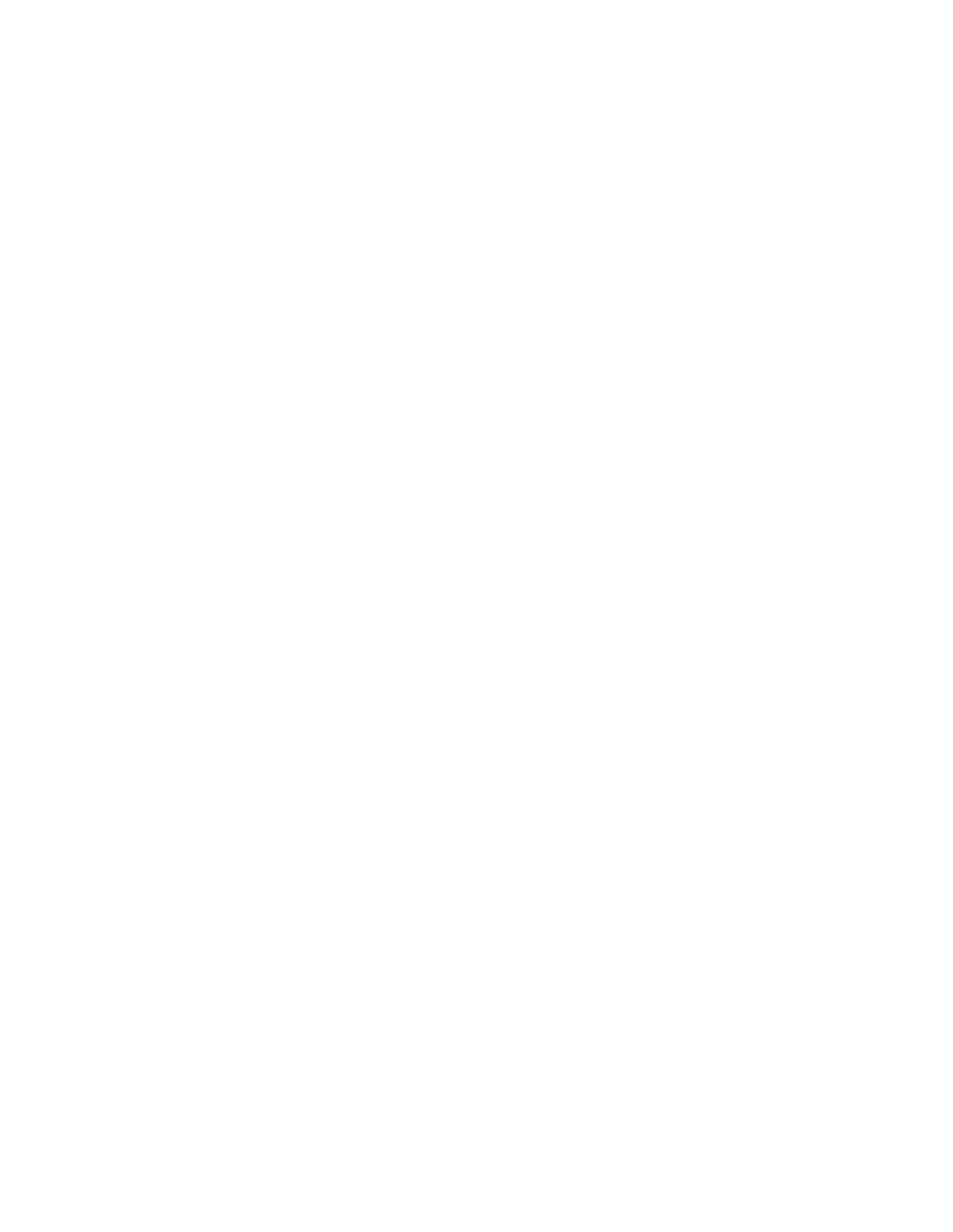# **[SECTION 5.](#page-0-0) KEY CORRIDORS**

As part of this update, some key corridors were identified as having unique characteristics that require additional background and discussion. This section includes a more detailed discussion of these corridors.

## EAGLE ROAD

#### SH 44 to Beacon Light Road

The traffic demand on Eagle Road north of SH 44 is identified to require five lanes from Plaza Drive to Beacon Light Road. There are two distinct areas within this section of Eagle Road. [Figure 7](#page-2-0) and [Figure 8](#page-2-1) show pictures for this section. The first is between Plaza Drive and State Street where the need for five lanes is consistent with the 2008 NWFTS and the 2012 ACHD CIP. Significant concern over widening this section of Eagle Road was expressed by many stakeholders and the public. As a result of this concern, the City of Eagle and ACHD have initiated a study of the Eagle Road/State Street intersection to determine the ultimate configuration of this section of Eagle Road and the intersection at State Street because the intersection configuration affects the roadway sizes.



**Figure 7: Eagle Road - North of Plaza Drive**



**Figure 8: Eagle Road - South of Beacon Light Road**

<span id="page-2-0"></span>Between State Street and Beacon Light Road, the additional growth in the NW foothills triggers the need for five lanes. Based on a review of the ability to widen to five lanes it was recommended that the impact would be too extensive to justify the widening, especially given the concerns expressed as part of the stakeholder and public involvement process. The impacts of widening would be extensive, ranging from businesses in downtown, to Eagle Elementary School, to residential homes, and creek and canal crossings. Therefore, the existing three-lane facility is recommended between State Street and Floating Feather and widening to three lanes is

<span id="page-2-1"></span>recommended between Floating Feather and Beacon Light Road to better accommodate pedestrians, bicycles, and turning vehicles.

#### Chinden Blvd (US 20/26) to SH 44

Eagle Road, south of SH 44 is owned and maintained by the ITD and designated SH 55. ITD currently does not have plans for widening beyond the current five lanes. Based on the projected 2035 traffic projections, a seven-lane access-controlled cross section is needed to accommodate the projected travel demand at LOS

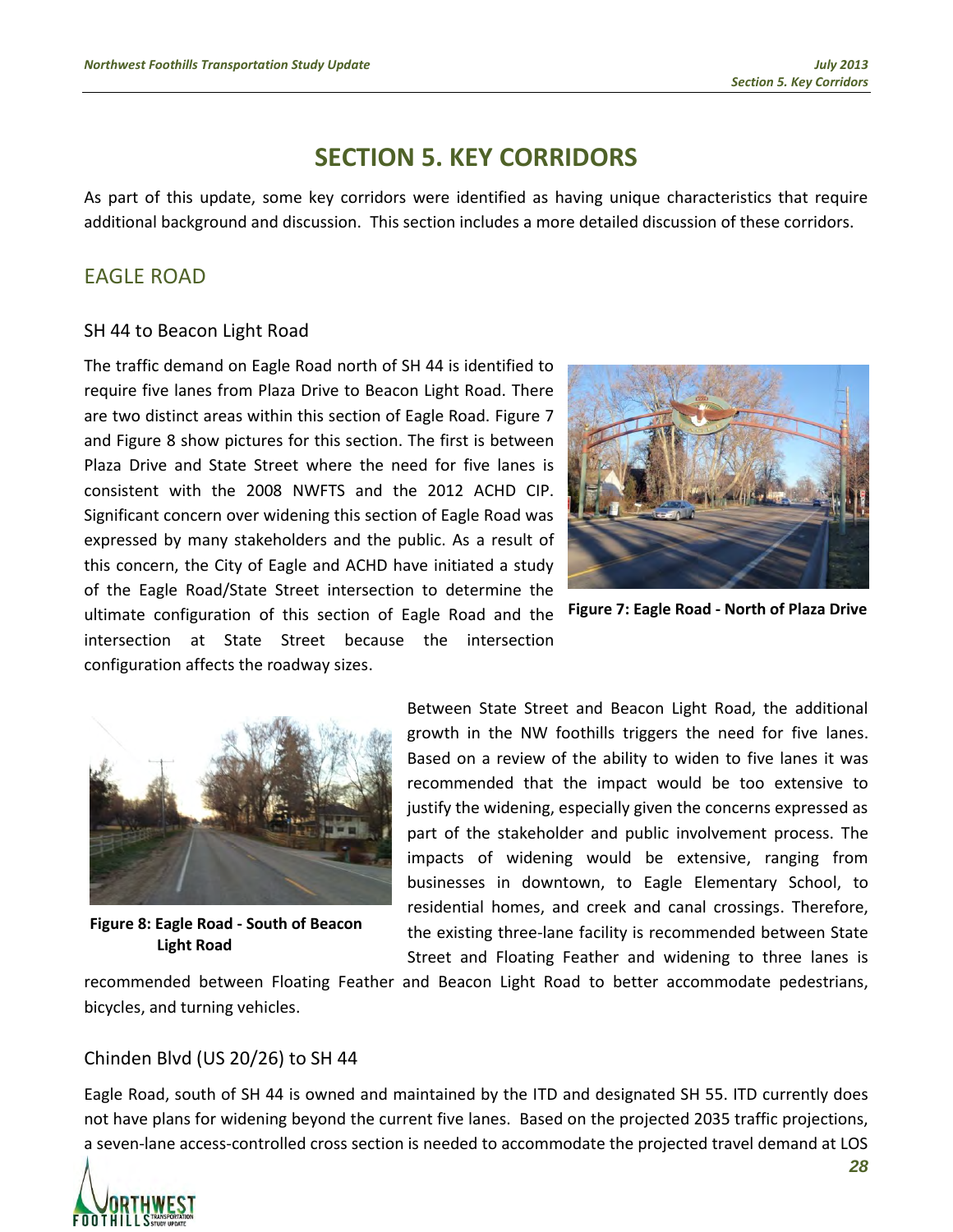"E" or better on Eagle Road between Chinden Boulevard and SH 44. The 2008 NWFTS recommended five lanes, however, with the increase in demand due to the 2035 horizon year, and the decision to not fund the Three Cities River Crossing, the projected volume in 2035 is approximately 23 percent greater than the 2030 projection in the 2008 NWFTS. While there is significant uncertainty in the likelihood of widening Eagle Road, it is recommended that ROW be preserved and widening be planned given the Three Cities River Crossing is no longer planned.

### WILLOW CREEK ROAD

The existing Willow Creek Road is constrained due to the topography and existing residential development. The steep topography limits the ability to function at more than local road speeds, and the direct lot access and proximity to homes limits the ability to accommodate high levels of traffic. [Figure 9](#page-3-0) shows a picture along a typical section of Willow Creek. For these reasons, a new alignment is required if a connection north of Eagle Road is to be made to the future arterial portion of Willow Creek as identified in the NWFTS roadway network. The most likely location for a new connection is across the vacant land to the east which can be characterized by large-parcel ownership (40+

<span id="page-3-0"></span>

**Figure 9: Willow Creek Road - Near Stillwell Drive**

acres). Topography will remain a factor in determining the alignment for a new connection as well as future land-use proposals by the property owners. Therefore, planning for the new connection to bypass the southern portion of Willow Creek should consider the following:

- $\bullet$ Collaboration with the adjacent property owners to develop an alignment that minimizes negative property impacts and supports future land-use plans.
- Design of the roadway to minimize the grade and curvature in order to emphasize the route  $\bullet$ over the existing Willow Creek Road.
- Review the need to modify the south portion of Willow Creek Road to discourage through traffic.

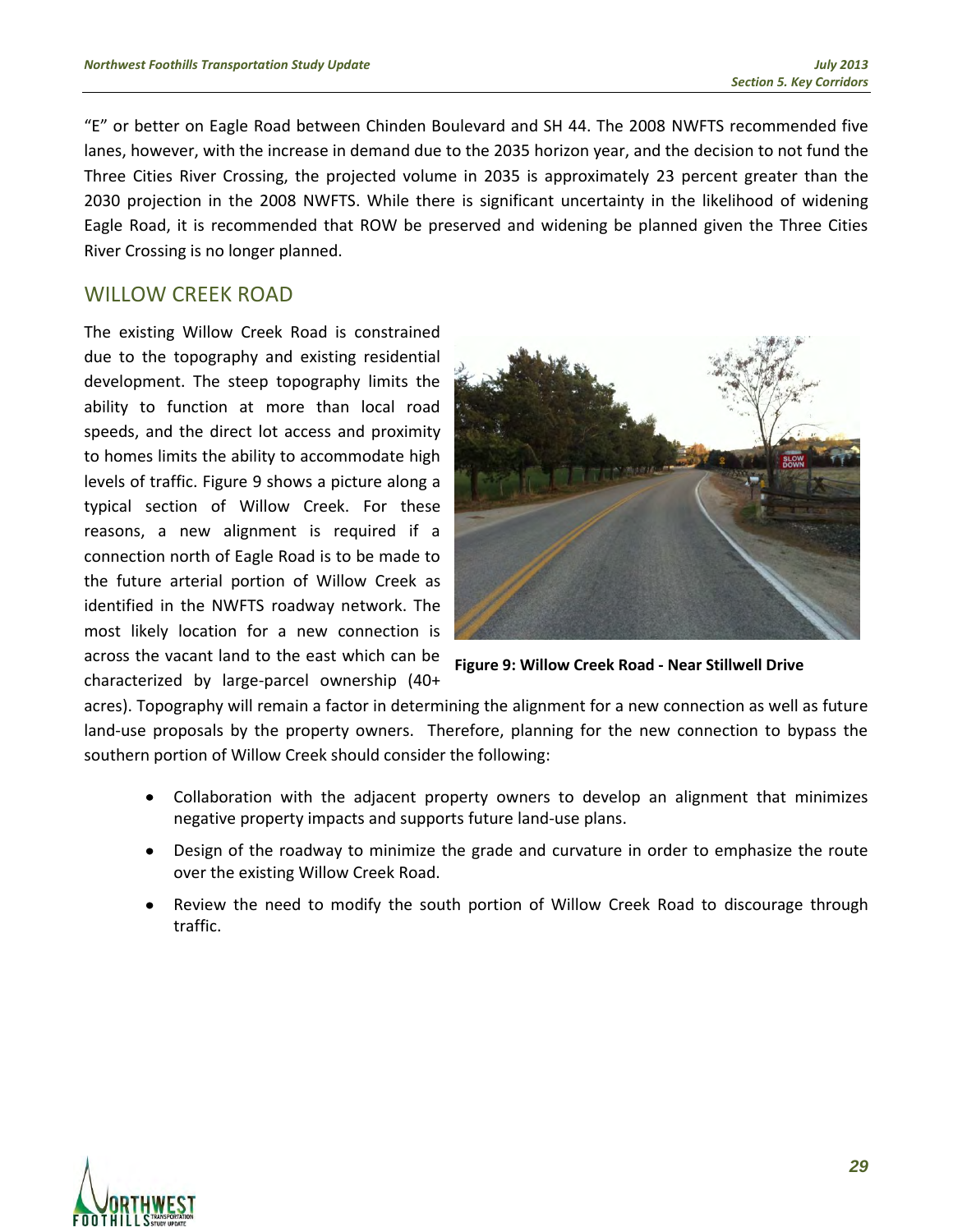### BEACON LIGHT ROAD

The recommendation of this Study with the most varied opinions among those that offered input is widening of Beacon Light Road to five lanes. As shown in Figure 10, Beacon Light Road is considered by many residents to have a rural character today. The 2008 NWFTS recommended widening to five lanes between Linder Road and SH 44 and three lanes between Linder Road and SH 55. The increase in traffic demand due to the additional five years of regional population and employment result in the need for five lanes between Linder Road and SH 55. The need for five lanes was originally identified in the adopted 2012 CIP.



**Figure 10: Beacon Light Road - North of Eagle Road**

The public, SC, PMT, and Eagle City Council all identified the need to maintain the rural character of the Beacon Light Corridor. They also identified the need to ensure that Beacon Light Road is not widened solely due to ITD funding shortfalls for widening SH 44 beyond five lanes. These are all valid concerns given the very low traffic volumes (approximately 2,700 vehicles per day) on Beacon Light today.

The challenge with determining the most appropriate improvements on Beacon Light Road in the long term is that a balance needs to be made between maintaining the rural character of Beacon Light Road, supporting the land-use planning goals of the City, and supporting and land uses along Beacon Light Road and the future growth projected in the northwest foothills and the region.

Beacon Light Road is the only eastwest arterial north of SH 44 that will have long-term full-access connections to SH 16 and SH 55. Traffic is projected to significantly increase over the next 20 years. [Figure 11](#page-4-0) illustrates the general traffic growth projected on Beacon Light Road. As shown in [Figure 11,](#page-4-0) the traffic growth on Beacon Light Road is projected to require widening beyond two or three lane capacity by approximately 2030. The growth rate in traffic demand is expected to be high for the following reasons:



<span id="page-4-0"></span>**Figure 11: Beacon Light Volume and Capacity Comparison**

Beacon Light Road provides the most direct route for northwest Eagle and Foothills Traffic to SH 55 and toward Boise.

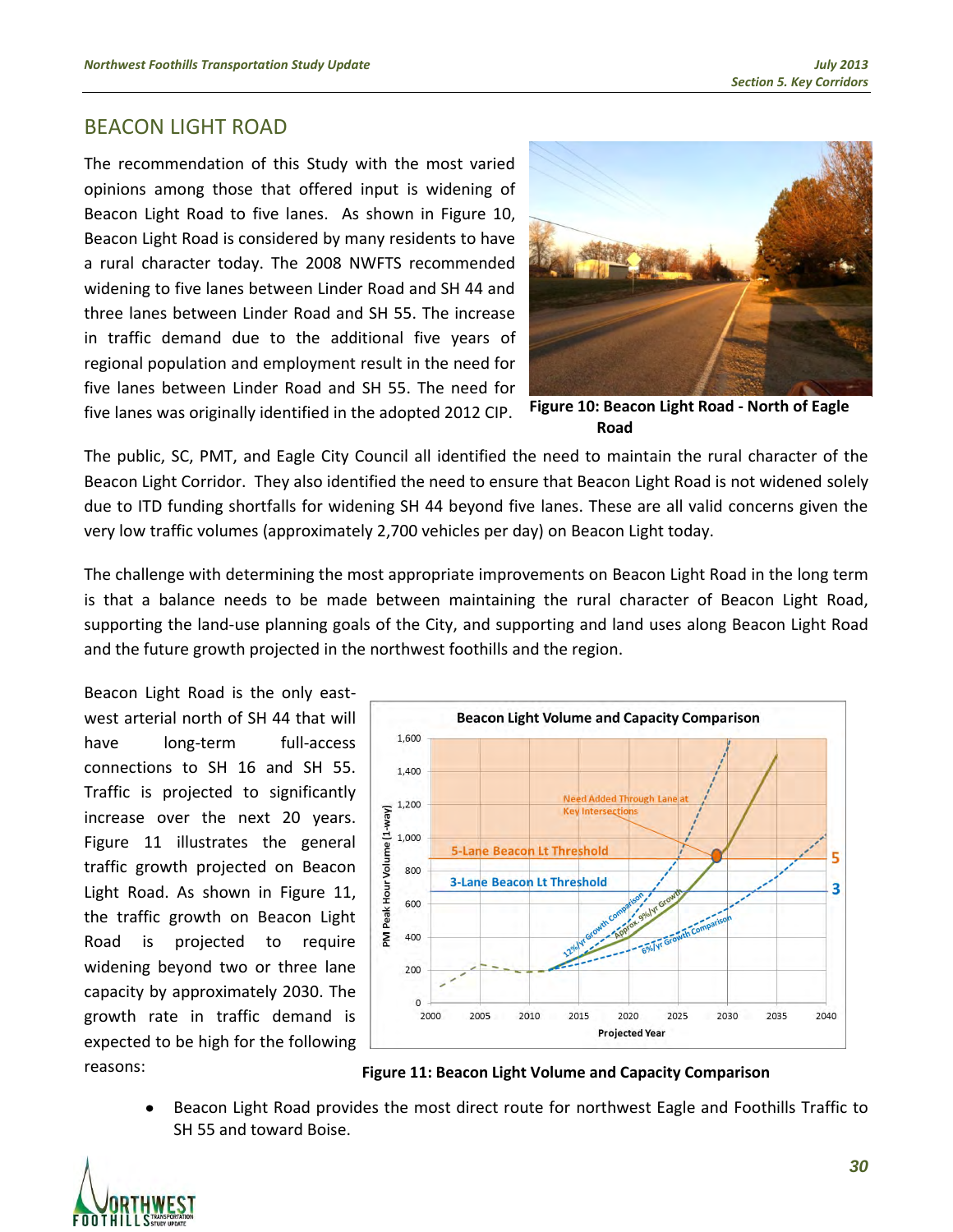- Much of the future residential growth in Eagle is in the rural areas of the City such as between  $\bullet$ Floating Feather and the foothills which is served by Beacon Light Road.
- Growth in Star and Emmett results in increased demand on Beacon Light Road for local trips to  $\bullet$ and from Eagle as well projected regional trips between SH 16 and SH 55.
- Avoidance of SH 44 due to future  $\bullet$ traffic congestion.

If a lower traffic growth rate was assumed, widening Beacon Light Road may not be needed until Year 2040, or further, but it is still shown as being needed at some point in the future. Therefore a balance needs to be maintained between impacting the land uses and livability along the corridor and preserving the ability to widen the corridor in the long term.

One of the key concerns by citizens, the Eagle City Council, and ACHD Commission was Beacon Light Road being expanded to accommodate regional traffic that could be accommodated by the expansion of SH 44. To



<span id="page-5-0"></span>**Figure 12: 2035 Beacon Light Volume Projection vs. SH 44 Lanes**

a driver, getting to their destination is the purpose of their trip and there is little difference between the state highway system owned and maintained by ITD and the regional roadway system owned and maintained by ACHD. Therefore, if congestion occurs on SH 44, a driver may decide to use Beacon Light Road. Figure 12 shows a comparison of the traffic projections on Beacon Light Road at a location east of Linder Road assuming two sizes for SH 44. The first bar shows the projected traffic volume with SH 44 widened to five lanes (four lanes with a median/left-turn lane) per this plan and the TTOP. The second bar shows the result of widening SH 44 to seven lanes (6 lanes with a center median/left-turn lane). As shown in [Figure 12,](#page-5-0) even with widening SH 44 to seven lanes, the projected volume on Beacon Light Road is still above what can be accommodated by only two or three lanes.

In addition, the travel demand modeling identified that approximately thirty percent of the trips along Beacon Light Road traverse all or most of the corridor between SH 16 and SH 55. This indicates that Beacon Light Road is partially used by regional trips that could also be served by SH 44, but a majority of the trips (approximately 70 percent) utilize Beacon Light Road for only part of their trip.

As a result of the concerns regarding widening Beacon Light Road, many comments were received regarding the need for ITD to widen the state highways in the area. ACHD and ITD coordinate regularly and both agencies have limited funding for construction and maintenance. Therefore, both agencies weigh the costs and impacts associated with meeting the future capacity needs with the goal of creating a system that meets the travel needs for the drivers. In the case of Beacon Light Road, ITD is planning for the expansion of SH 44 and SH 16 to five lanes (four lanes with a median in some locations). ACHD is planning for expansion

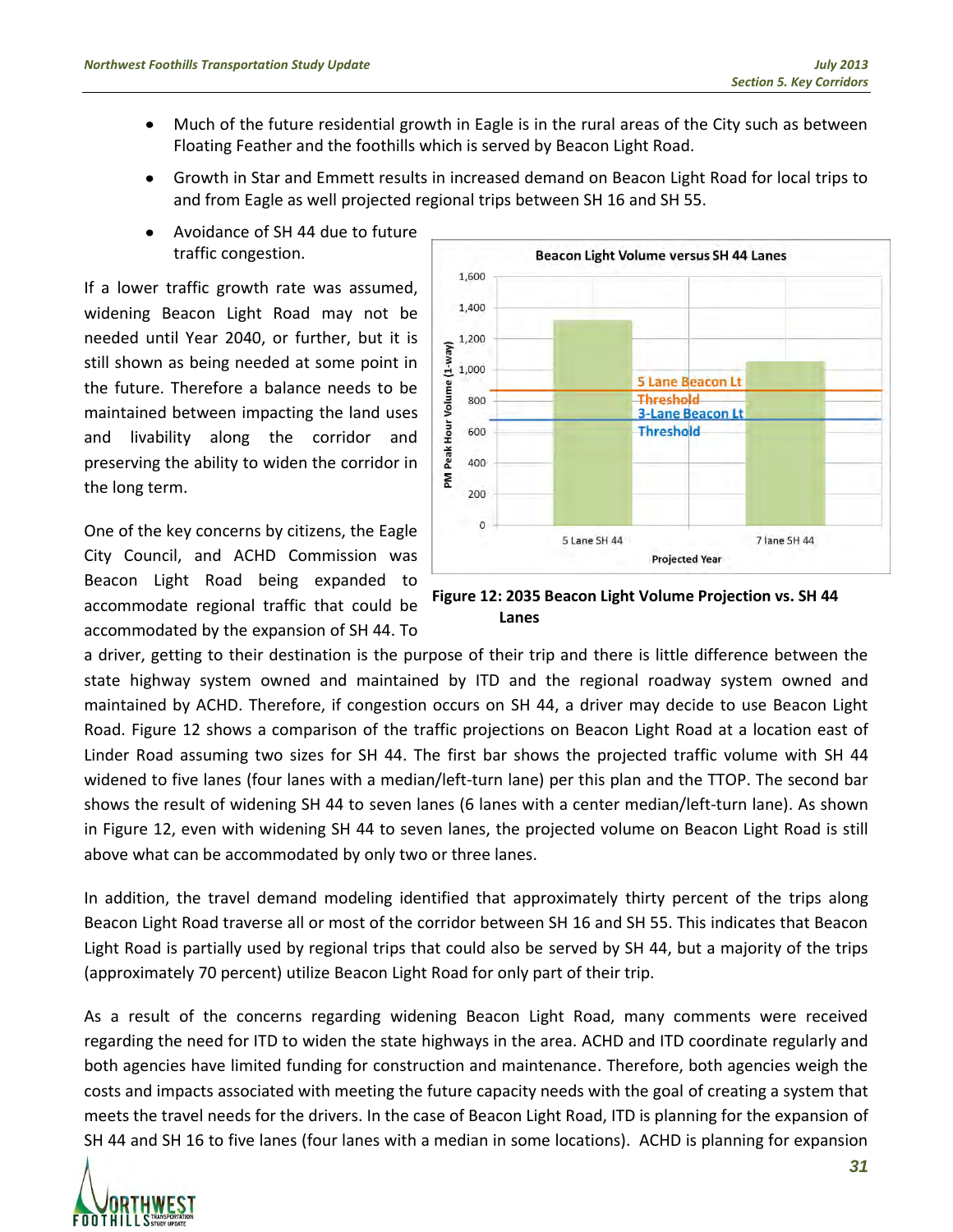of Beacon Light Road to five lanes (four lanes with a two-way left turn lane) through preservation of rightof-way. If SH 44 is widened by ITD to seven lanes, the need for widening of Beacon Light Road may be delayed, but would still be needed at some point in the very long-term future after 2035.

In summary, the traffic forecasts on Beacon Light Road identify the need for five lanes in the long-term, irrespective of how much ITD widens SH 44. The need is primarily due to regional growth and development within the City of Eagle. Even though the widening is projected to be needed, improvements and widening at key intersections can extend the timeframe for widening between intersections. It is also likely that the need for five lanes between intersections could be beyond 2035, due to the variability that could occur with the projected growth. Therefore, a phased improvement approach is recommended on Beacon Light Road which is described below:

*Near Term:* Monitor the key intersections at Linder Road, Eagle Road, SH 55, and SH16 to determine when a change in traffic control to a traffic signal or roundabout is needed. Continue preserving right-of way for five lanes.

**Medium Term**: Based on the near-term monitoring, install traffic signals at SH 16 and SH 55 and signals or roundabouts at Linder Road and potentially Eagle Road.

**Long Term:** Widen Beacon Light Road to five lanes between SH 16 and Linder Road and widen Beacon Light Road adjacent to key intersections to increase capacity at the intersections. Install signals or roundabouts at other public street intersections as warranted.

**Very Long Term:** Widen the remainder of Beacon Light Road between Linder Road and SH 55 to five lanes.

The purpose of this approach is to ensure corridor preservation for five lanes occurs but widening is not done until other options, such as expansion at key intersections, have been exhausted.

### SH 16

The section of SH 16 from SH 44 to Chaparral Road is two lanes with turn lanes at key intersections. The SH 16 Corridor Improvement Study Environmental Assessment completed by ITD in 2004 identified widening SH 16 to four/five lanes with access management, some frontage roads, and traffic signals at key intersections. ITD has also completed the environmental study for SH 16 between I-84 and SH 44 which plans for traffic signals at key intersections in the near term when they meet warrants. The signals would ultimately be replaced by grade-separated interchanges in the long term. While grade separations are not currently planned north of SH 44, the vision for the corridor by ITD and projected traffic demands require grade separations at key intersections in the long-term. Therefore, signals are recommended at Floating Feather Road, Beacon Light Road, Aerie Way and Chaparral Road. In the long term, grade-separated interchanges are recommended at SH 44, Beacon Light Road, and Aerie Way. At that time Floating Feather Road is recommended as an overpass.

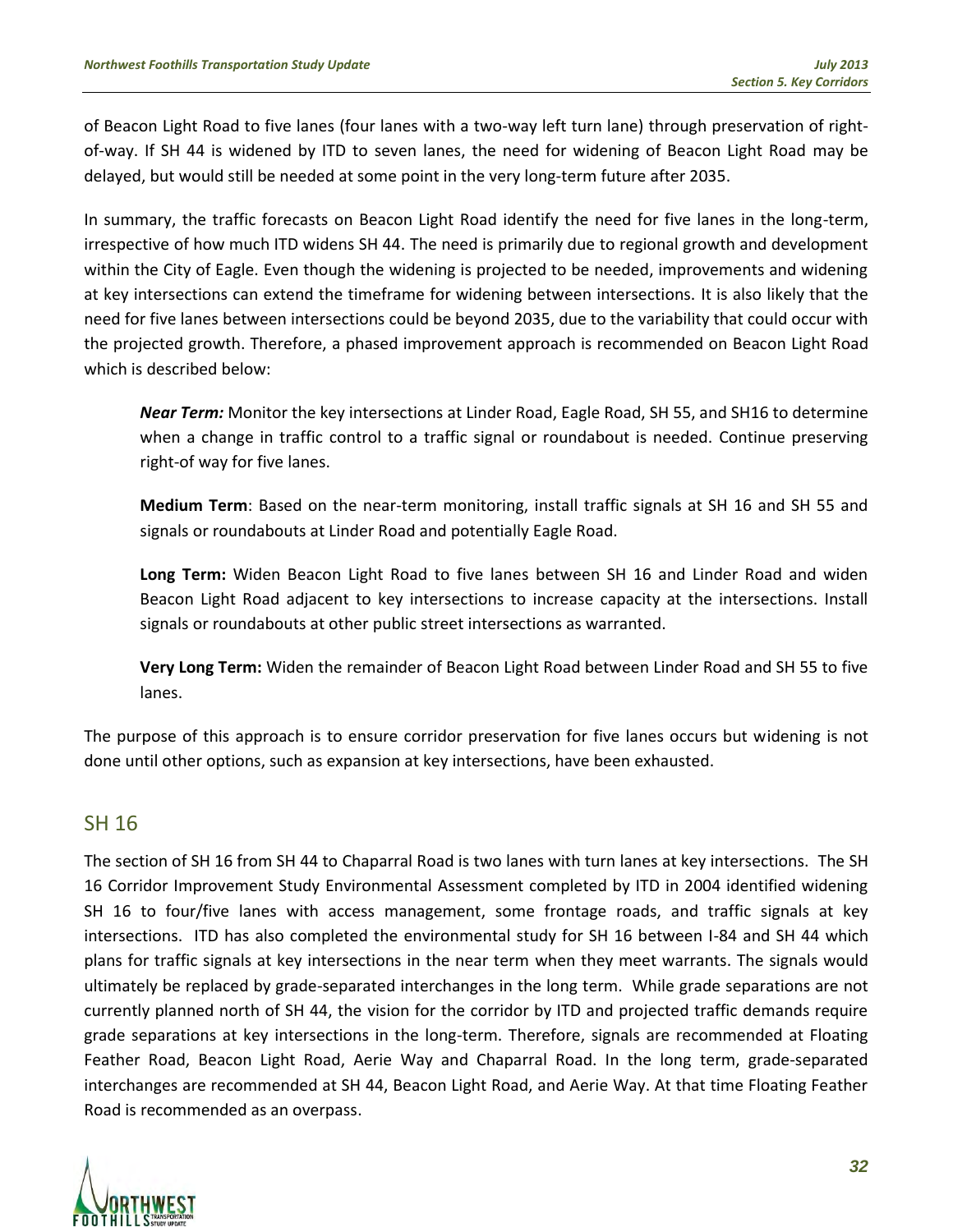Equest Lane was not envisioned in the roadway network to have full access to SH16, but has recently been proposed as an interim full-movement access to the M3 Spring Valley development. An interim signal may also be installed at the Equest Lane/Pollard Lane intersection, depending on the ultimate ITD permit conditions, but the signal will eventually be removed with the extension of Aerie Way to SH 16 and the widening of SH 16 to five lanes. At the time Aerie Way is extended to SH 16, or SH 16 is widened to five lanes, the signal would be removed and the intersection should be converted to right-in only or right-in, right-out only.

### LINDER ROAD

There are two sections of Linder Road that received comments during the public involvement process.

#### Chinden – SH 44

Linder Road is currently two lanes for most of the section between Chinden Boulevard and SH 44. [Figure 13](#page-7-0) illustrates the existing configuration. Linder Road currently widens to five lanes at Chinden Boulevard and will soon widen to five lanes at SH 44 as part of an ongoing ACHD/ITD improvement project. The 2012 CIP and this update identified the need for a seven-lane access-controlled cross section to accommodate the projected travel demand. This is greater than the five lanes recommended in the 2008 NWFTS. This difference is primarily due to an increase in demand resulting from the 2035 horizon year, **Figure 13: Linder Road - North of Chinden Blvd (US 20/26)**and the removal of the Three Cities River

<span id="page-7-0"></span>

Crossing from the 2035 roadway network. The result of these differences is that the projected volume in 2035 is approximately 24 percent greater than the 2030 projection in the 2008 NWFTS. These thresholds do not account for the lack of signalized intersections between Chinden Boulevard and SH 44 which are the primary factor in determining the capacity. Therefore, the need for seven lanes is predominantly at the major intersections, which currently are Chinden Boulevard and SH 44. Since intersection improvements are identified at SH 44 and Chinden Boulevard, it is likely that seven lanes on the rural section of Linder Road will not be required unless significant development occurs between Chinden Boulevard and SH 44. But it is difficult to forecast where and how development will occur along the corridor. Given this uncertainty in land-use along this section of Linder Road, preservation for seven lanes is recommended, although interim widening to five lanes could be considered given the uncertainty of the need for widening between major intersections.